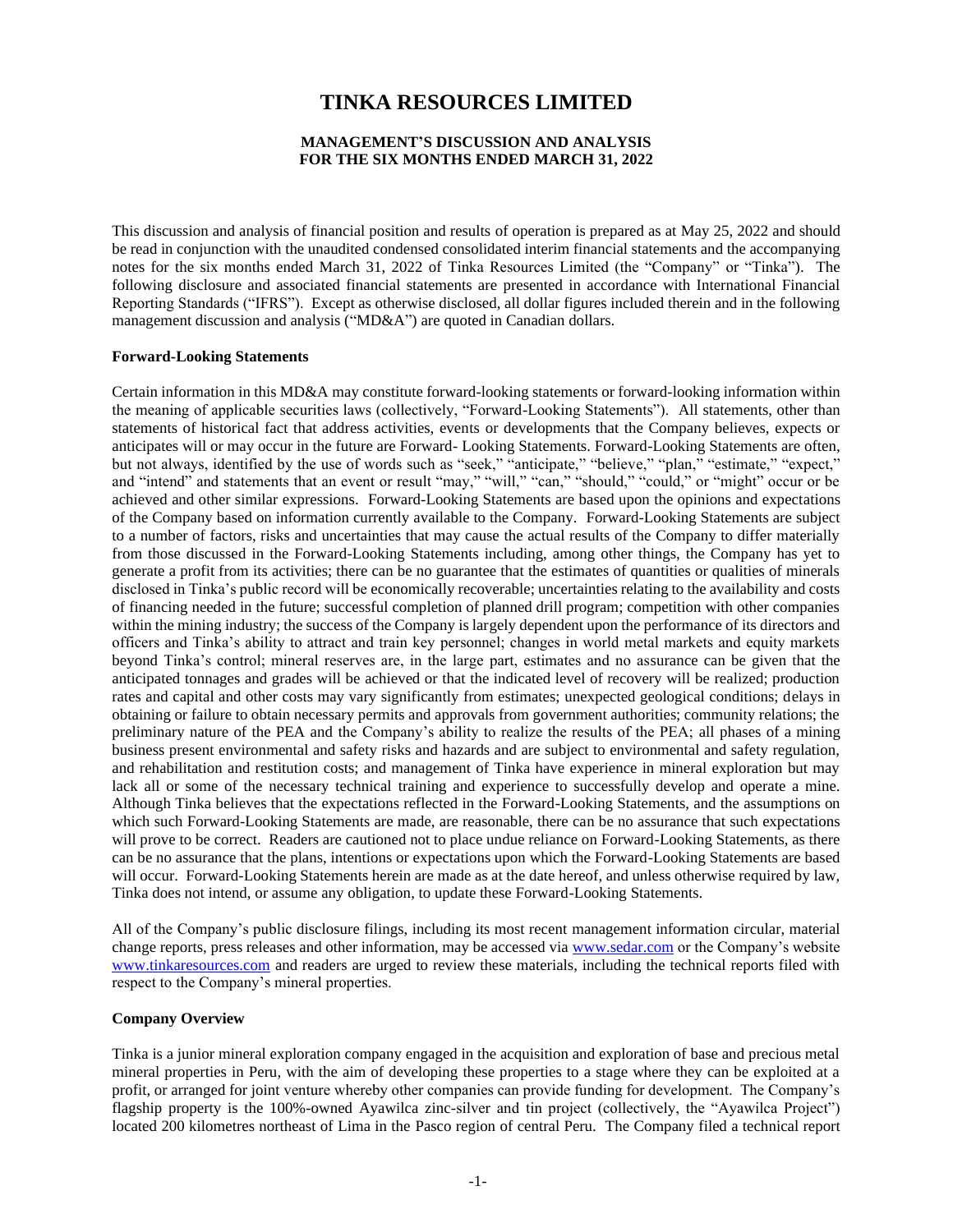for the Ayawilca Project on November 10, 2021, incorporating the results of an updated Preliminary Economic Assessment ("PEA") compliant with National Instrument 43-101 Standards of Disclosure for Mineral Projects ("NI 43-101"). In addition to the Ayawilca Project, the Company is actively exploring its large land package in central Peru for new copper-gold and silver-zinc-lead deposits.

The Ayawilca Project consists of three polymetallic mineral deposits, each with separate resource estimations. The PEA has shown that the Zinc Zone deposit has the potential to be a global top-10 zinc producer. The Zinc Zone indicated resource contains 3.0 billion pounds of zinc, 10 million ounces of silver, and 87 million pounds of lead (estimated as at August 30, 2021). An additional inferred resource contains 5.7 billion pounds of zinc, 31 million ounces of silver, 370 million pounds of lead (estimated as at August 30, 2021). The Zinc Zone deposit also remains open in several directions.

The Ayawilca Tin Zone lies beneath, and on the margins of, the Zinc Zone. The Tin Zone inferred resource contains 189 million pounds of tin grading 1.0% tin (estimated as at August 30, 2021). Since early 2021, tin prices have risen significantly due to the shortage of supply and the strong demand for tin in electrical circuits. Tin is the most highly valued of all the base metals - tin is currently more than 4 times the price of copper, and 12 times the price of zinc.

The Colquipucro deposit (also referred to as "Colqui Silver Zone") is a separate silver resource located approximately 1.5 kilometres from the Ayawilca deposits. The Colqui Silver Zone is a disseminated sandstone-hosted silver deposit lying close to surface, with 14 million ounces of silver in indicated resources and an additional 13 million ounces in inferred resources (estimated as at May 25, 2016).

Sentient Global Resources Fund IV, LP ("Sentient"), an insider of Tinka, holds an aggregate of 73,382,073 common shares of the Company, approximately 21.5% of the Company's issued and outstanding common shares. Compañia de Minas Buenaventura SAA ("Buenaventura"), also an insider of Tinka, holds an aggregate of 65,843,620 common shares of the Company, approximately 19.3% of the Company's issued and outstanding common shares. Buenaventura is a Peruvian precious and base metals mining and exploration-development company with numerous mining operations in Peru. Nexa Resources S.A. ("Nexa") holds 30,550,512 common shares, approximately 9.0% of the Company's issued and outstanding common shares. Nexa owns and operates three long-life underground mines in the central Andes of Peru, and also owns and operates the only zinc smelter in the country at Cajamarquilla near the capital city of Lima.

On May 24, 2022 the Company entered into an equity subscription agreement (the "Agreement") with Nexa. Buenaventura has advised it also intends to exercise its pre-existing participation rights on the same terms and conditions.

Under the terms of the Agreement, Nexa will subscribe for 40,792,541 common shares of the Company at a price of \$0.22 per common share (the "Issue Price") for gross proceeds of \$8,974,359 (the "Nexa Subscription"), with additional pre-existing subscription rights as described below (the "Private Placement"). Nexa currently holds approximately 9% of the Company's issued and outstanding common shares. Upon closing of the Private Placement, Nexa will hold 71,343,053 common shares of the Company or approximately 18.2% of the Company's issued and outstanding shares on a non-diluted basis. Buenaventura will subscribe for 9,770,669 common shares in the Private Placement at the Issue Price (the "Buenaventura Subscription") for additional gross proceeds of \$2,149,547. Upon closing of the Private Placement, Buenaventura will hold 75,614,289 common shares of the Company and will continue to hold approximately 19.3% of the issued and outstanding common shares of the Company on a non-diluted basis. In total, the gross proceeds of the Private Placement will be \$10,943,906. No finder's fees or commissions are payable on the Private Placement. Subject to receipt of TSXV acceptance, the Private Placement is expected to close on or about May 31, 2022.

Pursuant to the Agreement, proceeds of the Private Placement will be used for development of the Company's Ayawilca project (including significant exploration and infill drilling programs, metallurgical programs, and other technical and environmental studies), the continued early-stage exploration of the Silvia project, and for working capital and general corporate purposes.

Upon closing of the Nexa Subscription, for so long as Nexa owns 5% or more of the outstanding shares of the Company, on a partially-diluted basis, Nexa will have the right to nominate one individual to the Company's board of directors. It is anticipated that Mr. Jones Belther, Nexa's Senior Vice President of Exploration and Technology, will serve as Nexa's nominee and join the Company's board on closing of the Private Placement. In the event that Nexa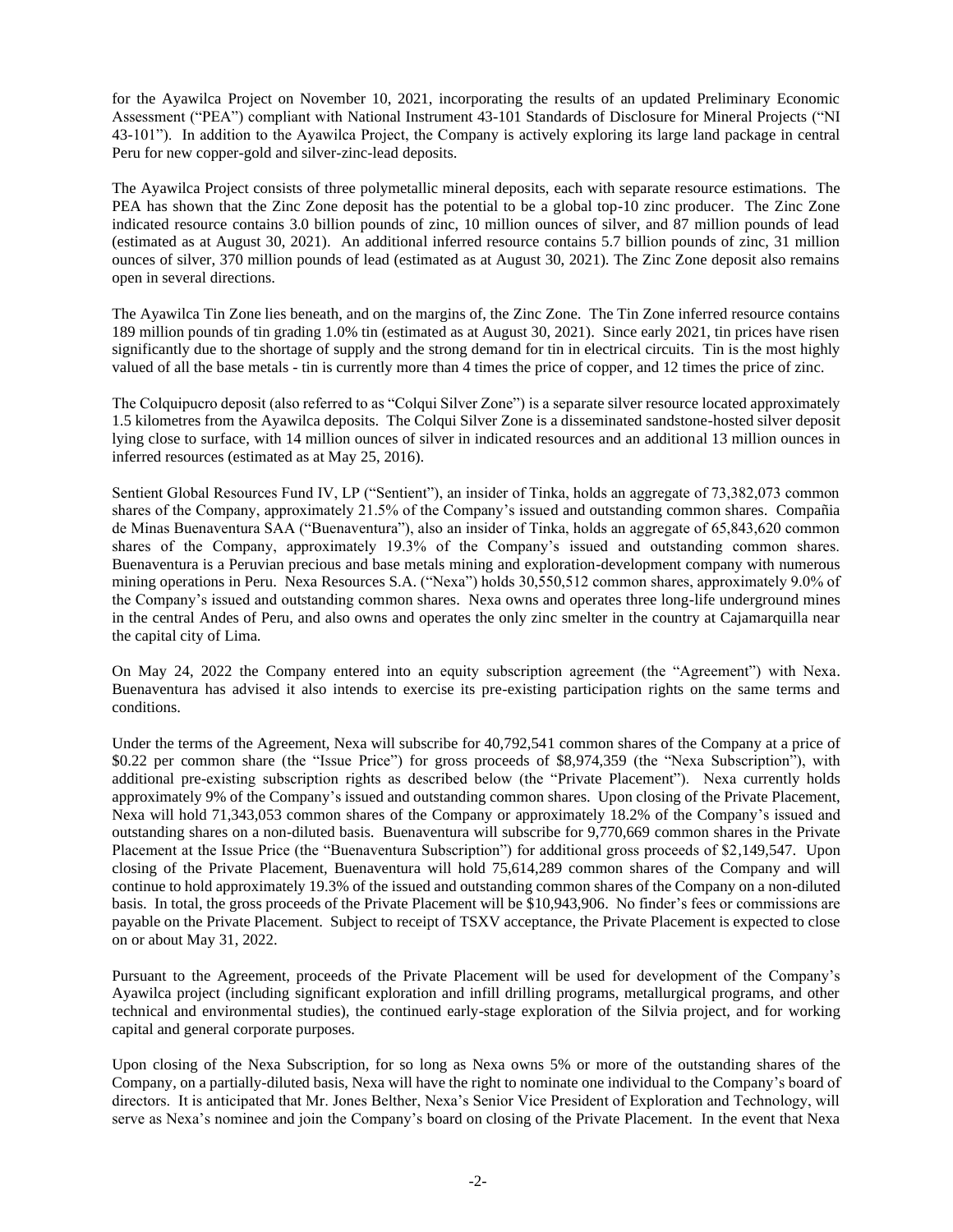owns 20% or more of the outstanding shares of the Company, on a partially-diluted basis, Nexa will have the right to nominate two individuals to the Company's board. In addition, Nexa has been granted a pre-emptive right to maintain its percentage interest in the outstanding shares of the Company, in connection with any future issuances of the Company's securities, subject to certain exclusions.

All securities issued in connection with the Private Placement will be subject to a statutory four-month hold period. The Private Placement is subject to certain conditions customary for transactions of this nature, including, but not limited to, the receipt of all necessary approvals, including the approval of the TSXV.

As of the date of this MD&A, the Company has not earned any production revenue, nor found any proven reserves on any of its properties. The Company trades on the TSX Venture Exchange ("TSXV") as a Tier 1 issuer, under the symbol "TK", on the OTCQB under the symbol "TKRFF", on the Lima Stock Exchange under the symbol "TK", and on the Frankfurt Exchange under the symbol "TLD".

# *Directors and Officers*

As at the date of this MD&A, the Company's Directors and Officers are as follows:

| Dr. Graham Carman     | - President, Chief Executive Officer ("CEO") and director |
|-----------------------|-----------------------------------------------------------|
| Ben McKeown           | - Non-executive Chairman and director                     |
| Nick DeMare           | - Chief Financial Officer ("CFO") and director            |
| Alvaro Fernandez-Baca | - Vice President, Exploration ("VPE")                     |
| Mary Little           | - Director                                                |
| Pieter Britz          | - Director                                                |
| Raul Benavides        | - Director                                                |
| Mariana Bermudez      | - Corporate Secretary                                     |

# **COVID-19 Update**

COVID-19 cases in Peru have rapidly decreased since the beginning of 2022. Masks are no longer required to be worn in open areas. Schools and commercial businesses in Lima and around the country are now fully operational. While COVID-19 has had some impact on the performance of the Company and its Peruvian operations, it is not possible to reliably estimate the impact of the COVID-19 pandemic on the financial results of the Company and its operations in future periods.

### **Exploration Projects, Peru**

### *Introduction*

As at the date of this MD&A, the Company holds 59 granted mining concessions covering 16,548 hectares at its flagship Ayawilca Project in the Department of Pasco held by Tinka Resources S.A.C., a 100%-owned subsidiary of Tinka.

The Company also holds 44 granted mining concessions covering 34,400 hectares and 2 concession applications for 700 hectares held by Darwin Peru S.A.C. ("Darwin"), a 100%-owned subsidiary of Tinka. The Silvia Project forms the majority of these mining claims, consisting of 35 granted mining concessions for 29,400 hectares in the Department of Huanuco, Central Peru.

# *Current Activities*

### *Ayawilca Project*

Tinka continues to prepare for an upcoming drill program at Ayawilca, which we expect to commence before the end of Q2 2022. The Company's community relations teams are finalizing access details with the nearby communities. The aim of the drill program will be to expand the Zinc Zone resources in the Central Ayawilca area targeting a potential feeder structure, and to improve the resource confidence at the South and West areas. The Company expect this drilling will ultimately lead to an increase in Measured & Indicated resources of the Zinc Zone. More information on this proposed drill program will be available shortly.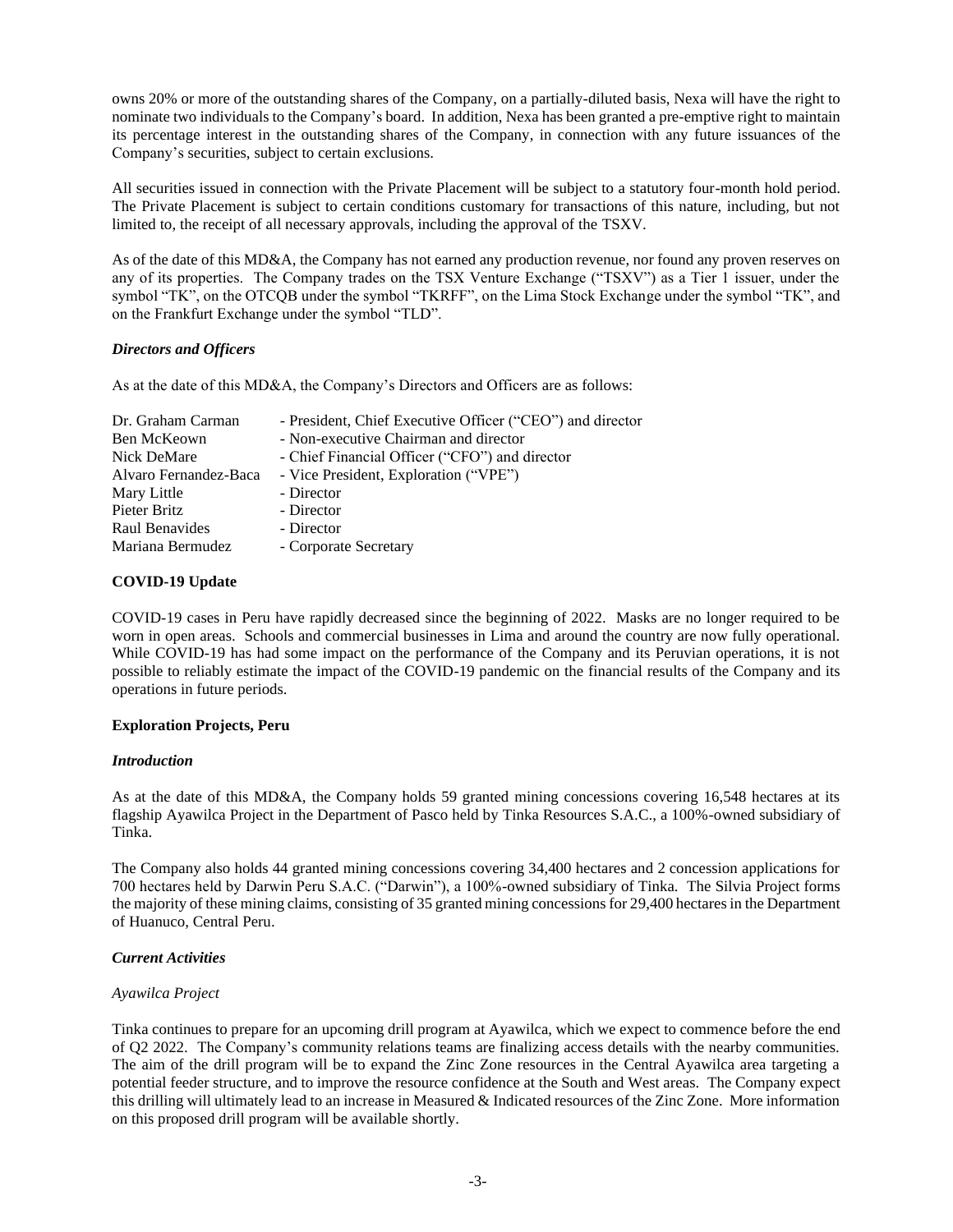A metallurgical study of the Tin Zone mineralization (physically separated from the Zinc Zone) has commenced, with the aim of improving the tin recovery assumptions. Two composite samples were chosen, which represent typical Tin Zone mineralization at Ayawilca (being pyrrhotite-rich sulphide mineralization containing significant quantities of the tin oxide mineral, cassiterite). Any significant improvement of the tin recoveries has the potential to have a positive impact on future economic studies of the Tin Zone which hosts an inferred resource of 84,000 tonnes of tin grading 1.0% Sn, a deposit that was not economically assessed in the 2021 PEA. The Company expects this metallurgical work to be completed by the end of July 2022.

# *Silvia Project*

In January 2022, the Company announced that copper-gold mineralization at 'Area A' at the Silvia NW target had been significantly expanded with the discovery of high-grade copper-gold veins ("Skarn Veins") in limestone up to 100 metres across-strike from previously sampled mineralized skarn. The footprint of the high grade copper-gold skarn mineralization at Area A now covers an area of 550 metres by 400 metres, including areas of shallow cover.

Skarn Veins sampled at Area A grade up to 1.1% copper and 7.9 g/t gold in 17 grab and rock chip samples over intervals of 0.1 to 0.3 metres - individual samples range between 0.02% and 1.1% copper, and between 0.05 g/t and 7.4 g/t gold. Previous sampling across the original skarn discovery outcrop at Area A included 46 metres at 1.9 g/t gold and 0.8% copper in a continuous trench, including 6 metres at 2.7% copper and 12.8 g/t gold (*[see release dated](https://www.tinkaresources.com/news-releases/tinka-samples-6-metres-12.8-grams-tonne-gold-and-2.7-copper-at-silvia/)  [November 10, 2021](https://www.tinkaresources.com/news-releases/tinka-samples-6-metres-12.8-grams-tonne-gold-and-2.7-copper-at-silvia/)*). A preliminary mineralogical study of a high-grade copper-gold sample from Area A shows that gold occurs as fine-grained native gold up to 20 microns inside of chalcopyrite crystals, while primary copper mineralization occurs almost entirely as chalcopyrite with trace amounts of late covellite.

At Silvia NW, three zones defined as Areas A, B and C define a potential footprint with low grade copper-gold mineralization over an area of approximately 3 x 1 kilometres. The geochemical data are currently being interpreted by Tinka geologists.

# *Planned Activities at Silvia*

Area A at Silvia NW is a high priority drill target that requires drill permitting. Field work has commenced in preparation for an Environmental Impact Declaration (or "DIA") to obtain the necessary drill permits. Surface results for all targets at Silvia NW including Areas A, B and C will be published once all surface results are finalized, interpreted and integrated into our geological model.

Regional exploration is continuing at the other Silvia properties which comprise of 28,700 hectares of granted mining concessions.

### *Other Exploration Targets*

The Pampahuasi property is located in the Department of Huancavelica 270 km southeast of Lima. Pampahuasi consists of three granted mining concessions for 2,100 hectares and four applications for 2,200 hectares. The area is prospective for vein style gold and silver mineralization. The Company's geologists have identified several parallel vein structures within the Pampahuasi claims trending northwest-southeast covering approximately 0.5 km by 1.5 km. Of 20 vein samples collected to date from this area, gold grades range from <0.01 g.t Au to 3.61 g/t Au and silver grades range from 0.1 g/t Ag and 69 g/t Ag. A single channel sample across a vein outcrop returned 3.0 metres grading 3.6 g/t Au and 2.4 g/t Ag.

Further surface work at Pampahuasi is planned to expand the known outcrop of mineralized veins and to identify further mineralized structures associated with various colour anomalies on satellite imagery.

# *Ayawilca Project - 2021 PEA*

On October 14, 2021 the Company released the results of an updated PEA prepared for the Ayawilca Project. A technical report was filed on November 10, 2021. The updated PEA was disclosed in accordance with National Instrument 43-101 *Standards of Disclosure for Mineral Projects* ("NI 43-101") and was prepared by Mining Plus Peru S.A.C. ("Mining Plus") as principal consultant, Transmin Metallurgical Consultants ("Transmin"), Envis E.I.R.L ("Envis"), and SLR Consulting (Canada) Ltd ("SLR").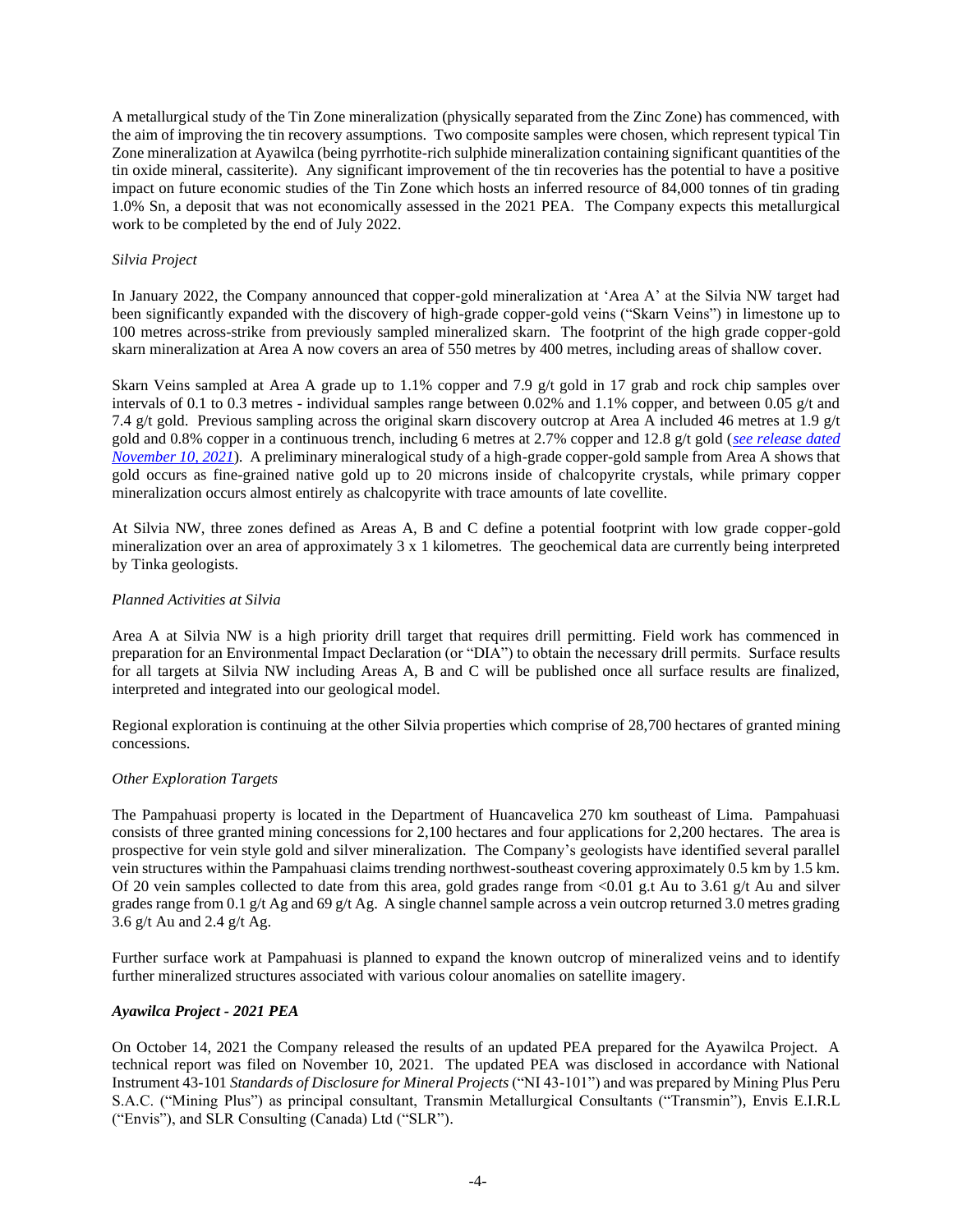The updated PEA provided the economic assessment for an underground ramp-access mine development of the Ayawilca Zinc Zone with an 8,500 tonnes per day (tpd) processing plant, a significant throughput increase from the previous 2019 PEA (5,000 tpd).

# PEA highlights:

- 1. After-tax NPV8% of US \$433,000,000 (up 19% from 2019 PEA) using base case metal prices of US \$1.20/lb zinc, US  $$22/\text{oz silver}$ , and US  $$0.95/\text{lb}$  lead on a 100% equity basis (pre-tax NPV<sub>8%</sub> of US \$720,000,000).
- 2. Initial Capex of US \$264,000,000 with after-tax IRR of 31.9% (pre-tax IRR of 42.6%).
- 3. Strong leverage to zinc price: assuming a zinc price of US \$1.50/lb (note: current spot is ~US\$1.65/lb), the after-tax NPV $_{8\%}$  increases to US \$785,000,000 and IRR increases to 45.7% (pre-tax NPV $_{8\%}$  of US \$1.27 billion and IRR of 61%).
- 4. 43.5 million tonnes mined over 14.4 years using bulk underground mining methods (sub level stoping, combined with overhand cut and fill) with daily mill throughput of 8,500 tonnes per day ("tpd").
- 5. Average annual production of approximately 155,000 tonnes of zinc in concentrate per year, which would make Ayawilca the largest primary zinc producer in South America and a top-10 global zinc producer.
- 6. Project located in a major mining region close to a paved highway under construction ~200 km from an operating zinc refinery and port on the Pacific coast near to Lima.
- 7. Designed to minimize risk and environmental impact: 40% of tailings used as underground backfill and onsurface tailings treatment and storage facility to use filtered dry-stack technology.
- 8. Numerous opportunities to add further value, including:
	- (i) exploration upside for additional zinc discoveries including at South, Far South, Yanapizgo, and Zone 3 areas;
	- (ii) further optimization of zinc and silver metallurgical recoveries; and
	- (iii) incorporating high grade Tin Zone resources into the mine plan.

## **Table 1: Ayawilca Zinc Zone PEA highlights (effective date October 14, 2021)**

| <b>Financial Summary</b>                           | <b>Pre-tax</b>   | After-tax        |
|----------------------------------------------------|------------------|------------------|
| NPV (8% discount rate)                             | US \$720,000,000 | US \$433,000,000 |
| Internal Rate of Return ("IRR")                    | 42.6%            | 31.9%            |
| Payback period                                     | 2.0 years        | 2.6 years        |
| Pre-production capital expenditure $(Capex)^{(1)}$ |                  | US \$264,000,000 |
| <b>Sustaining Capex</b>                            |                  | US \$186,800,000 |
| Life of Mine ("LOM") Capex                         |                  | US \$450,700,000 |
| Closure Cost                                       |                  | US \$15,200,000  |

Notes: (1) Includes contingencies of US \$44,000,000

| <b>Operating Summary</b>                           |                    |
|----------------------------------------------------|--------------------|
| Processing plant throughput                        | $8,500$ t/day      |
| Average annual zinc concentrate production         | 309,000 dmt/year   |
| Average annual lead-silver concentrate production  | 8,680 dmt/year     |
| Average annual silver in lead concentrate          | 632,000 oz/year    |
| Total LOM zinc production                          | 4,450,000 tonnes   |
| Net smelter return from zinc and lead concentrates | US \$4,156,000,000 |
| Mining costs                                       | US \$32.79/t       |
| Processing costs                                   | US \$7.10/t        |
| General and administration costs                   | US $$4.27/t$       |
| Total Operating Costs (Opex)                       | US \$44.16/t       |

Notes: dmt = dry metric tonne. Numbers may not add due to rounding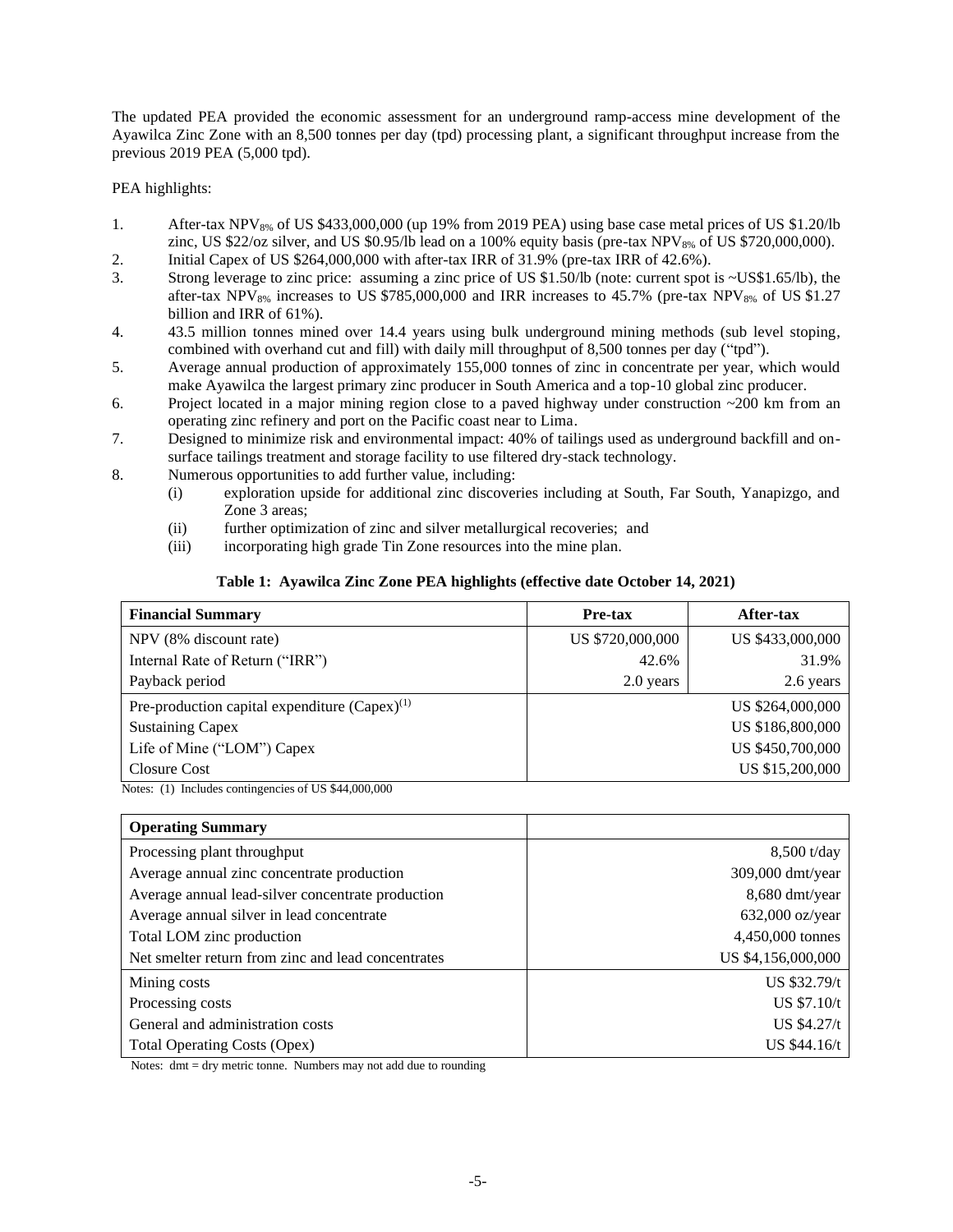| <b>Base Case Metal Prices &amp; Exchange Rate Assumptions</b> | <b>Input value</b> |
|---------------------------------------------------------------|--------------------|
| Zinc Price                                                    | US \$1.20/lb       |
| Lead Price                                                    | US \$0.95/lb       |
| <b>Silver Price</b>                                           | <b>US \$22/oz</b>  |
| NSR Cut-off value                                             | US $$65/t$         |
| Exchange Rate - Peruvian SOL / US\$                           | 3.87               |
| Total material processed (LOM)                                | 43,500,000 tonnes  |
| Mine Life                                                     | 14.4 years         |

# *Ayawilca Mineral Resources*

Updated Mineral Resource estimates for the Ayawilca Project, as estimated by SLR Consulting (Canada) Ltd ("SLR"), have an effective date of August 30, 2021 and were incorporated into the PEA. Mineral Resource estimates for two Ayawilca deposits (the "Zinc Zone" and "Tin Zone", respectively) were updated as a result of nearly 12,000 metres of drilling since 2020. A major step forward since the previous resource estimation in 2018 was the large increase in Indicated Zinc Zone resources to 3.0 billion pounds of contained zinc (previously 1.8 billion pounds), a 68% increase. The Indicated Zinc Zone resource remained at a high grade of 7.2% zinc (+ silver + lead), while the Indicated Mineral Resource category now constitutes 35% of the total zinc inventory (previously 24%).

Key highlights of the updated mineral resource estimates:

- 1. Indicated Zinc Zone Mineral Resource of 19,000,000 tonnes grading 7.2% zinc, 0.2% lead and 16.8 g/t silver containing:
	- (i) 3.0 billion pounds of zinc;
	- (ii) 10.3 million ounces of silver; and
	- (iii) 87 million pounds of lead.
- 2. Inferred Zinc Zone Mineral Resource of 47,900,000 tonnes grading 5.4% zinc, 0.4% lead & 20.0 g/t silver containing:
	- (i) 5.7 billion pounds of zinc;
	- (ii) 30.7 million ounces of silver; and
	- (iii) 370 million pounds of lead.
- 3. Inferred Tin Mineral Resource of 8,400,000 tonnes grading 1.0% tin, containing:
	- (i) 189 million pounds of tin.

The Tin Zone and Zinc Zone resources do not overlap, with the Tin Zone situated predominantly beneath the Zinc Zone. The Mineral Resources are reported above a net smelter return (NSR) cut-off value of US \$55/tonne for the Zinc Zone and US \$60/tonne for the Tin Zone.

The Mineral Resource estimates for the Zinc Zone by area (Table 2), and the Tin Zone (Table 3), have an effective date of August 30, 2021. The Colquipucro Silver Zone resource estimate (Table 4) has an effective date of May 25, 2016, also estimated by SLR (previously Roscoe Postle and Associates).

|                              |                        |                      | Grade     |             |                  | <b>Contained Metal</b> |             |                    |
|------------------------------|------------------------|----------------------|-----------|-------------|------------------|------------------------|-------------|--------------------|
| <b>Classification / Zone</b> | <b>Tonnage</b><br>(Mt) | <b>NSR</b><br>(\$/t) | Zn<br>(%) | Ag<br>(g/t) | <b>Pb</b><br>(%) | Zn<br>(Mlb)            | Ag<br>(Moz) | <b>Pb</b><br>(Mlb) |
| <b>Indicated</b>             |                        |                      |           |             |                  |                        |             |                    |
| West                         | 11.6                   | 108                  | 6.26      | 15.9        | 0.25             | 1,607                  | 6.0         | 65                 |
| South                        | 7.3                    | 145                  | 8.56      | 18.3        | 0.13             | 1.383                  | 4.3         | 22                 |
| Total Indicated              | 19.0                   | 123                  | 7.15      | 16.8        | 0.21             | 2.990                  | 10.3        | 87                 |

**Table 2: Ayawilca Zinc Zone Mineral Resources as of August 30, 2021 Tinka Resources Limited – Ayawilca Property**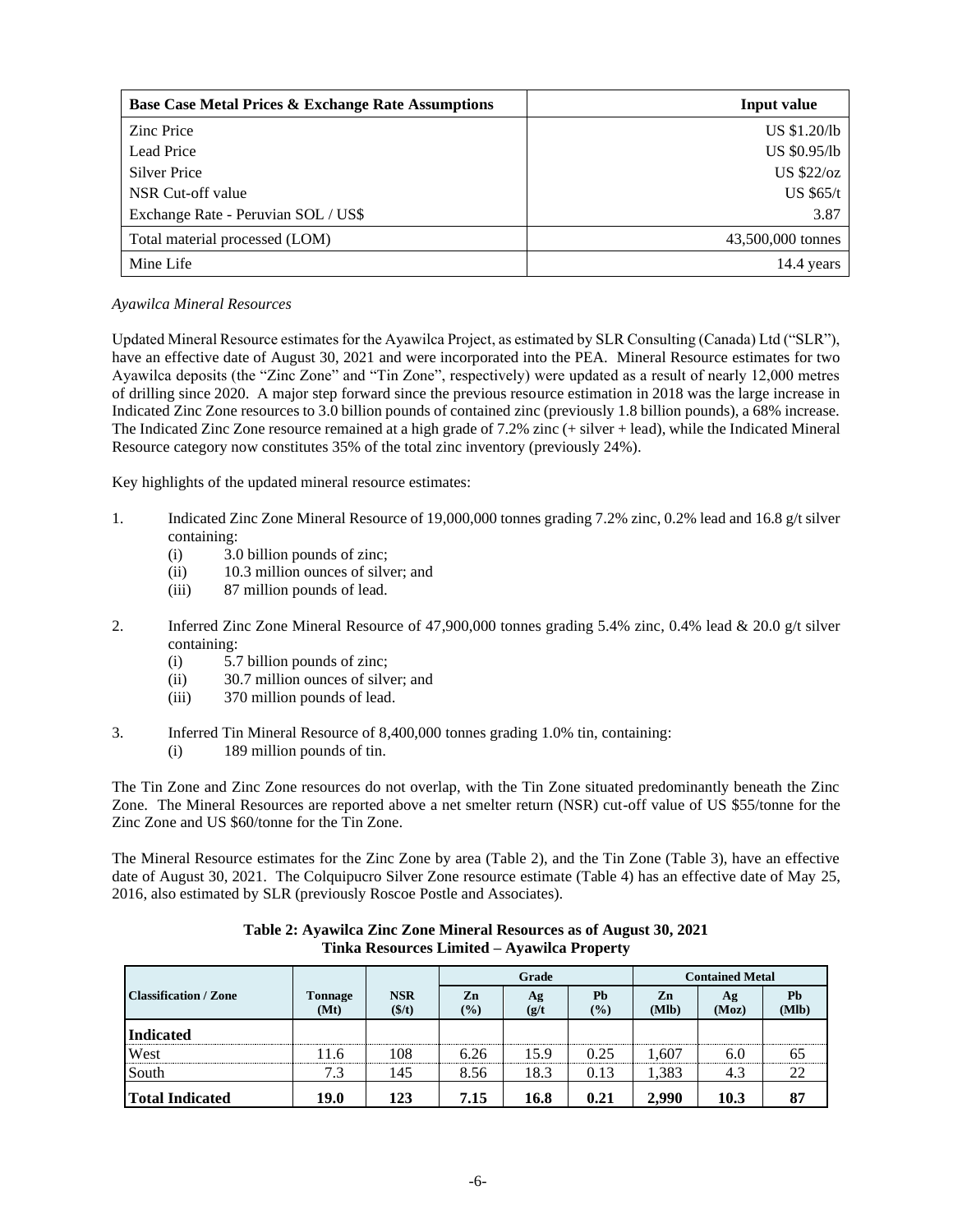|                              |                        |                      | Grade        |             |              | <b>Contained Metal</b> |             |                    |
|------------------------------|------------------------|----------------------|--------------|-------------|--------------|------------------------|-------------|--------------------|
| <b>Classification / Zone</b> | <b>Tonnage</b><br>(Mt) | <b>NSR</b><br>(\$/t) | Zn<br>$($ %) | Ag<br>(g/t) | Pb<br>$($ %) | Zn<br>(Mlb)            | Ag<br>(Moz) | <b>Pb</b><br>(Mlb) |
| <b>Inferred</b>              |                        |                      |              |             |              |                        |             |                    |
| West                         | 5.5                    | 106                  | 5.90         | 20.8        | 0.42         | 719                    | 3.7         | 52                 |
| South                        | 9.0                    | 134                  | 7.45         | 34.4        | 0.33         | 1.477                  | 10.0        | 65                 |
| Central                      | 17.4                   | 81                   | 4.55         | 13.8        | 0.34         | 1.747                  | 7.7         | 132                |
| East                         | 10.6                   | 88                   | 5.04         | 14.4        | 0.20         | 1,177                  | 4.9         | 46                 |
| Silver                       | 0.4                    | 93                   | 3.58         | 106.7       | 0.65         | 33                     | 1.4         | 6                  |
| <b>Buffer</b>                | 4.9                    | 87                   | 4.66         | 19.2        | 0.63         | 504                    | 3.0         | 69                 |
| <b>Total Inferred</b>        | 47.9                   | 96                   | 5.36         | 20.0        | 0.35         | 5,657                  | 30.7        | 370                |

Notes:

1. CIM (2014) definitions were followed for Mineral Resources.

2. Mineral Resources are reported above a cut-off net smelter return (NSR) value of US \$55/t.

3. The requirement of a reasonable prospect of eventual economic extraction is met by having a minimum modelling width for mineralized zones of three metres, a cut-off based on reasonable input parameters, and continuity of mineralization consistent with a potential underground mining scenario.

4. The NSR value was based on estimated metallurgical recoveries, assumed metal prices, and smelter terms, which include payable factors, treatment charges, penalties, and refining charges. Metal price assumptions were, US \$1.20/lb Zn, US \$22/oz Ag, and US \$0.95/lb Pb. Metal recovery assumptions were, 92% Zn, 85% Ag, and 70% Pb. The NSR value for each block was calculated using the following NSR factors; US \$16.23/% Zn, US \$0.27/g Ag, and US \$10.20/% Pb.

5. Payability is as follows; Zn 84%, Pb 94% and Ag 47%

6. The NSR value was calculated using the following formula:

 $NSR = Zn(\%)^*US$16.23 + Ag(g/t)*US$0.27 + Pb(\%)^*US$10.20$ 

7. Numbers may not add due to rounding.

Indium was previously included in the Zinc Zone resource estimation but is no longer reported.

# **Table 3: Ayawilca Tin Zone Inferred Mineral Resources as of August 30, 2021 Tinka Resources Limited - Ayawilca Property**

| <b>Classification</b> | <b>Tonnage</b><br>(Mt) | <b>NSR</b><br>$(\$/t)$ | Grade<br>$(\%$ Sn) | <b>Contained</b><br><b>Metal</b><br>$(Mlb\ Sn)$ |
|-----------------------|------------------------|------------------------|--------------------|-------------------------------------------------|
| Inferred              | 8.4                    | 103                    | 1.02               | 189                                             |

Notes:

1. CIM (2014) definitions were followed for Mineral Resources.

2. Mineral Resources are reported above a cut-off grade NSR value of US \$60/t.

3. The requirement of a reasonable prospect of eventual economic extraction is met by having a minimum modelling width for mineralized zones of three metres, a cut-off based on reasonable input parameters, and continuity of mineralization consistent with a potential underground mining scenario.

4. The NSR value was based on estimated metallurgical recoveries, assumed metal prices, and smelter terms, which include payable factors, treatment charges, penalties, and refining charges. Metal price assumptions were, US \$11.00/lb Sn. Metal recovery assumptions were, 70% Sn for blocks with  $Sn:Cu \geq 5$  and 40% for  $Sn:Cu < 5$ . The NSR value for each block was calculated using the following NSR factors, US \$141.64 per % Sn for blocks with Sn:Cu  $\geq$  5 and US \$80.94 for blocks with Sn:Cu <5.

- 5. The NSR value was calculated using the following formulae:
- If  $Sn:Cu \geq 5$ : US  $SNSR = Sn(\%)*US \ $141.64$
- 6. If  $Sn:Cu < 5$ : US  $SNSR = Sn(\%)$ \*US \$80.94

7. Numbers may not add due to rounding.

Copper and silver were reported in the Tin Zone previously but are no longer reported because they are not expected to contribute materially to the economics of the project.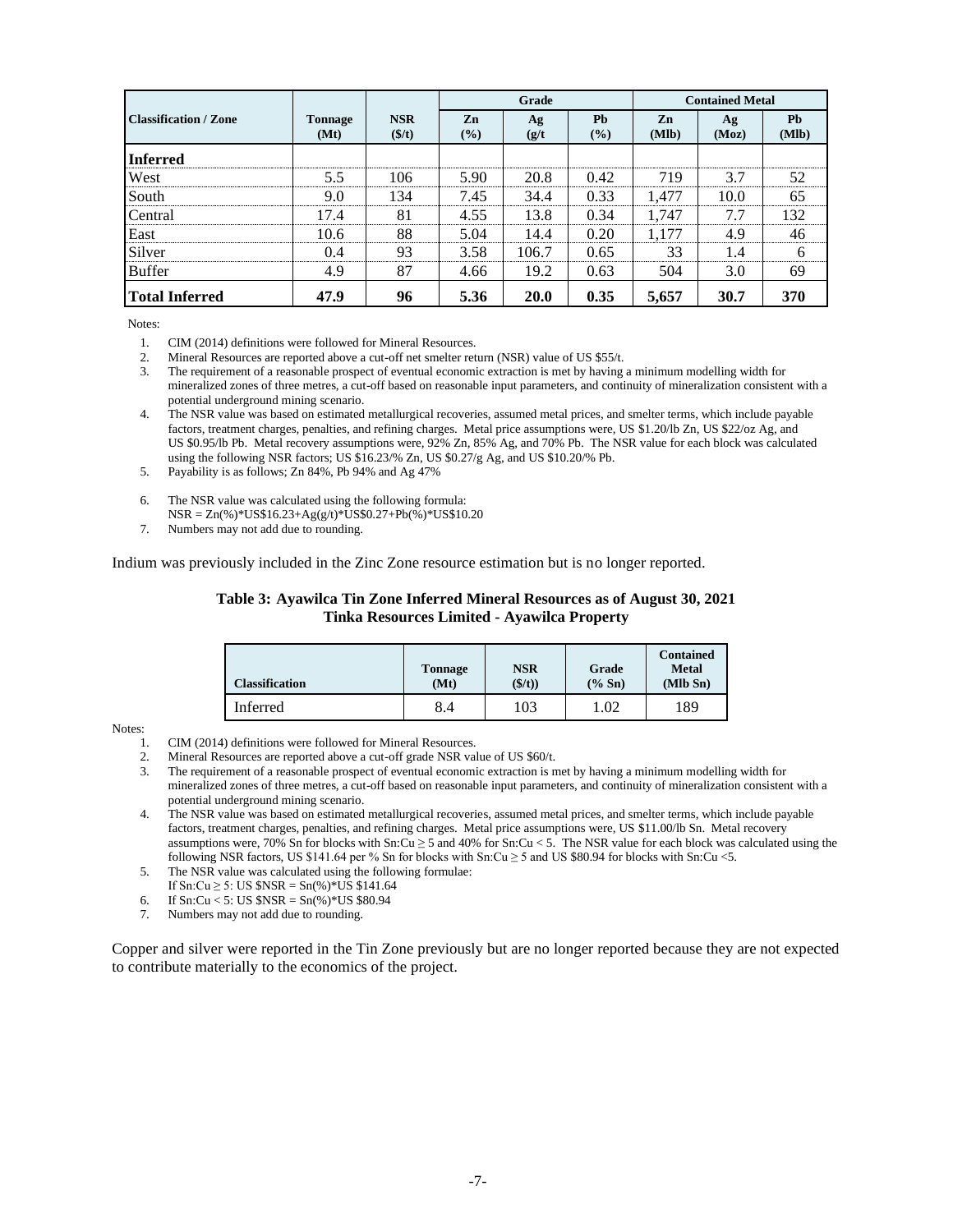| <b>Classification / Zone</b> | <b>Tonnage</b><br>(Mt) | Grade<br>(g/t Ag) | <b>Contained Metal</b><br>(Moz Ag) |
|------------------------------|------------------------|-------------------|------------------------------------|
| <b>Indicated</b>             |                        |                   |                                    |
| <b>High Grade Lenses</b>     | 2.9                    | 112               | 10.4                               |
| Low Grade Halo               | 4.5                    | 27                | 3.9                                |
| <b>Total Indicated</b>       | 7.4                    | 60                | 14.3                               |
| <b>Inferred</b>              |                        |                   |                                    |
| <b>High Grade Lenses</b>     | 2.2                    | 105               | 7.5                                |
| Low Grade Halo               | 6.2                    | 28                | 5.7                                |
| <b>Total Inferred</b>        | 8.5                    | 48                | 13.2                               |

# **Table 4: Colquipucro Silver Oxide Deposit Mineral Resources as of May 25, 2016 Tinka Resources Limited – Ayawilca Property**

Notes:

1. CIM (2014) definitions were followed for Mineral Resources.

2. Mineral Resources are reported within a preliminary pit shell and above a cut-off grade of 15 g/t Ag for the low grade halo and 60 g/t Ag for the high grade lenses.

3. The cut-off grade is based on a price of US \$24/oz Ag.

4. Numbers may not add due to rounding.

### **Qualified Persons**

The qualified person for the Company's projects, Dr. Graham Carman, President and CEO of the Company and a Fellow of the Australasian Institute of Mining and Metallurgy ("FAUSIMM"), has reviewed and verified the technical information in this MD&A and is responsible for other technical information (i.e., information not directly related to the Mineral Resource Estimate or the PEA) in this MD&A.

Ms. Katharine M. Masun, MSA, M.Sc., P.Geo., SLR Consultant Geologist, and Ms. Dorota El Rassi, P.Eng., SLR Consultant Engineer, both Qualified Persons under National Instrument 43-101 and independent of Tinka, were responsible for the Mineral Resources estimations disclosed in this MD&A.

Mr. Kim Kirkland, FAUSIMM, Geological Engineer, Principal Mining Consultant with Mining Plus, and Edgard Vilela, MAusIMM (CP), Mining Engineer, Underground Manager, a fulltime employee of Mining Plus, both Qualified Persons under NI 43-101 and independent of Tinka, were responsible for the financial results and mine plan disclosed in the PEA and summarized in this MD&A.

Mr. Adam Johnson, FAUSIMM (CP)., Chief Metallurgist with Transmin Metallurgical Consultants (Peru), a Qualified Person under NI 43-101 and independent of Tinka, was responsible for the metallurgical assumptions of the PEA in this MD&A.

Mr. Donald Hickson, P.Eng., of Envis E.I.R.L Peru (Envis), a Qualified Person as defined by NI 43-101, was responsible for inputs on processing and tailings filtering and storage in the PEA and in this MD&A.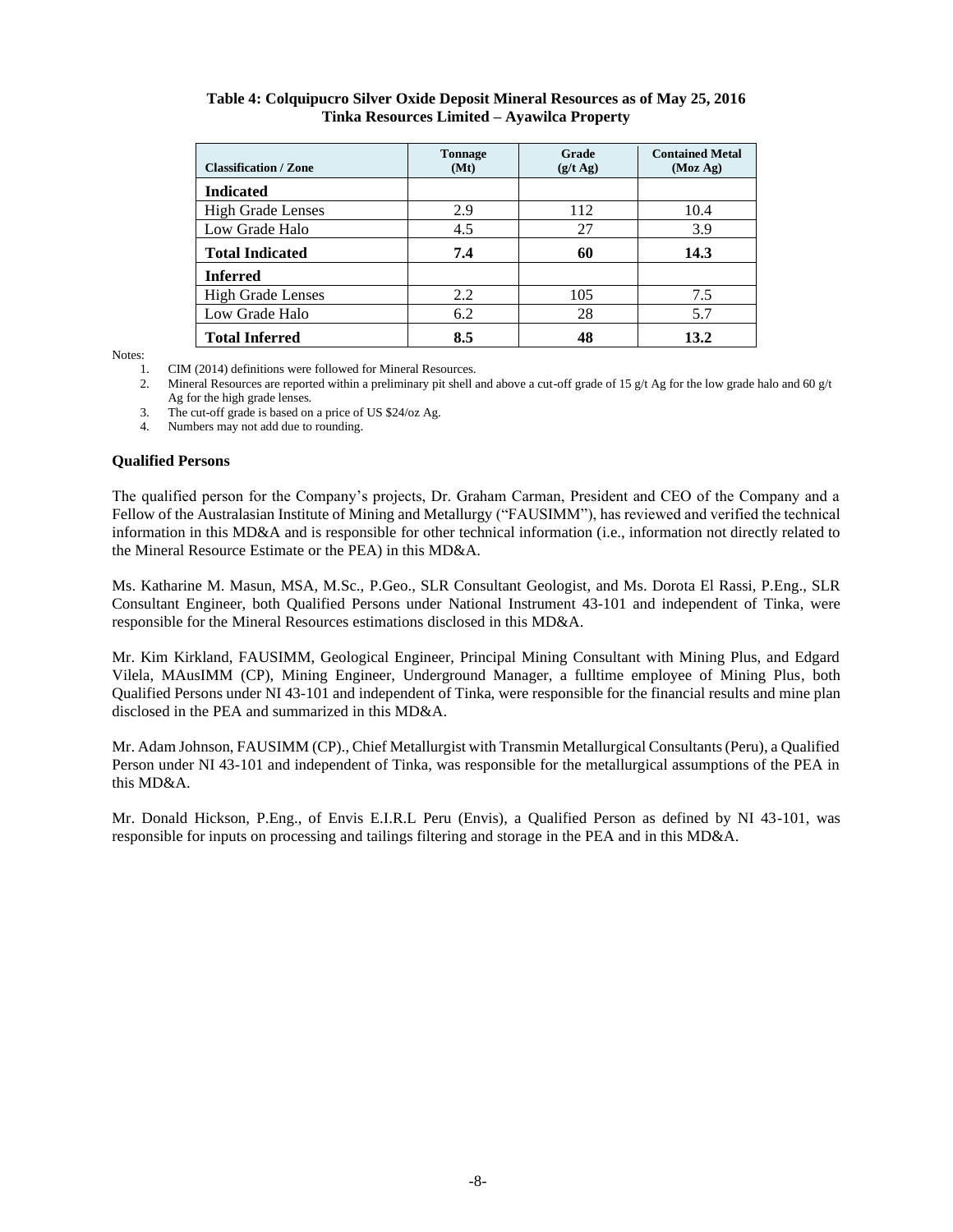# **Selected Financial Data**

The following selected financial information is derived from the unaudited condensed consolidated interim financial statements of the Company.

|                                      |                              | Fiscal 2022           |                               | <b>Fiscal 2021</b>     |                              |                       |                               | <b>Fiscal 2020</b>     |  |
|--------------------------------------|------------------------------|-----------------------|-------------------------------|------------------------|------------------------------|-----------------------|-------------------------------|------------------------|--|
|                                      | <b>Mar. 31</b><br>2022<br>\$ | Dec. 31<br>2021<br>\$ | <b>Sept. 30</b><br>2021<br>\$ | <b>Jun. 30</b><br>2021 | <b>Mar. 31</b><br>2021<br>\$ | Dec. 31<br>2020<br>\$ | <b>Sept. 30</b><br>2020<br>\$ | <b>Jun. 30</b><br>2020 |  |
| <b>Operations:</b>                   |                              |                       |                               |                        |                              |                       |                               |                        |  |
| Revenues                             | Nil                          | Nil                   | Nil                           | Nil                    | Nil                          | Nil                   | Nil                           | Nil                    |  |
| <b>Expenses</b>                      | (430, 860)                   | (390, 718)            | (371, 850)                    | (410, 860)             | (479,598)                    | (366, 534)            | (417,775)                     | (424, 330)             |  |
| Other items                          | (269, 170)                   | (69, 222)             | 297.475                       | (133,935)              | (87, 637)                    | (501,705)             | (3,053)                       | (567, 189)             |  |
| Net loss and<br>comprehensive loss   | (700.030)                    | (459, 940)            | (74, 375)                     | (544, 795)             | (567, 235)                   | (868, 239)            | (420, 828)                    | (991, 519)             |  |
| Loss per share<br>-basic and diluted | (0.00)                       | (0.00)                | (0.00)                        | (0.00)                 | (0.00)                       | (0.00)                | (0.00)                        | (0.01)                 |  |
| Dividends per share                  | Nil                          | Nil                   | Nil                           | Nil                    | Nil                          | Nil                   | Nil                           | Nil                    |  |
| <b>Balance Sheet:</b>                |                              |                       |                               |                        |                              |                       |                               |                        |  |
| Working capital                      | 8,487,058                    | 9,844,900             | 11,195,041                    | 12,398,568             | 14,526,894                   | 16,838,169            | 20,160,588                    | 20,872,770             |  |
| Total assets                         | 65,768,152                   | 66,563,265            | 67, 107, 503                  | 67,200,711             | 67,524,274                   | 68,798,852            | 69,306,911                    | 69,307,616             |  |
| Total long-term liabilities          | Nil                          | Nil                   | Nil                           | Nil                    | Nil                          | Nil                   | Nil                           | Nil                    |  |

### **Results of Operations**

*Three Months Ended March 31, 2022 Compared to Three Months Ended December 31, 2021*

During the three months ended March 31, 2022 ("Q2") the Company reported a net loss of \$700,030 compared to a net loss of \$459,940 for the three months ended December 31, 2021 ("Q1"), an increase in loss of \$240,090. The increase in loss was primarily attributed to the recognition of a foreign exchange loss of \$275,509 in Q2 compared to a foreign exchange loss of \$75,579 in Q1, resulting in a fluctuation of \$199,930, and a \$40,043 increase in general and administrative expenses from, \$390,817 during Q1 to \$430,860 during Q2.

# *Six Months Ended March 31, 2022 Compared to Six Months Ended March 31, 2021*

During the six months ended March 31, 2022 (the "2022 period") the Company reported a net loss of \$1,159,970 compared to a net loss of \$1,435,474 for the six months ended March 31, 2021 (the "2021 period"), a decrease in loss of \$275,504. The decrease in loss was primarily due to the recognition of a foreign exchange fluctuation of \$312,534, from a foreign exchange loss of \$663,622 during the 2021 period compared to a foreign exchange loss of \$351,088 during the 2022 period and a \$24,554 decrease in general and administrative expenses, from \$846,132 during the 2021 period to \$821,578 during the 2022 period. This was partially offset by a \$61,584 decrease in interest income, from \$74,280 during the 2021 period to \$12,696 during the 2022 period.

Significant fluctuations in expenses were as follows:

- (i) during the 2021 period the Company recorded share-based compensation expense of \$26,084 on the vesting of share options. No share options were granted or vested during the 2022 period;
- (ii) during the 2022 period the Company incurred \$313,304 (2021 \$290,461) for directors and officers compensation. See also "Transactions with Related Parties";
- (iii) legal expenses decreased by \$37,898 during the 2022 period to \$16,191, compared to \$54,089 during the 2021 period During the 2021 period the Company incurred legal expenses relating to its listing on the Lima Stock Exchange and review of agreements;
- (iv) during the 2022 period the Company incurred \$23,885 to attend local and virtual investment conferences compared to \$7,953 during the 2021 period;
- (v) during the 2022 period the Company incurred \$28,304 for corporate travel. No corporate travel was incurred in the 2021 period due to COVID-19;
- (vi) during the 2022 period the Company paid \$18,000 for investor relations services. The Company mutually terminated the services effective September 30, 2021.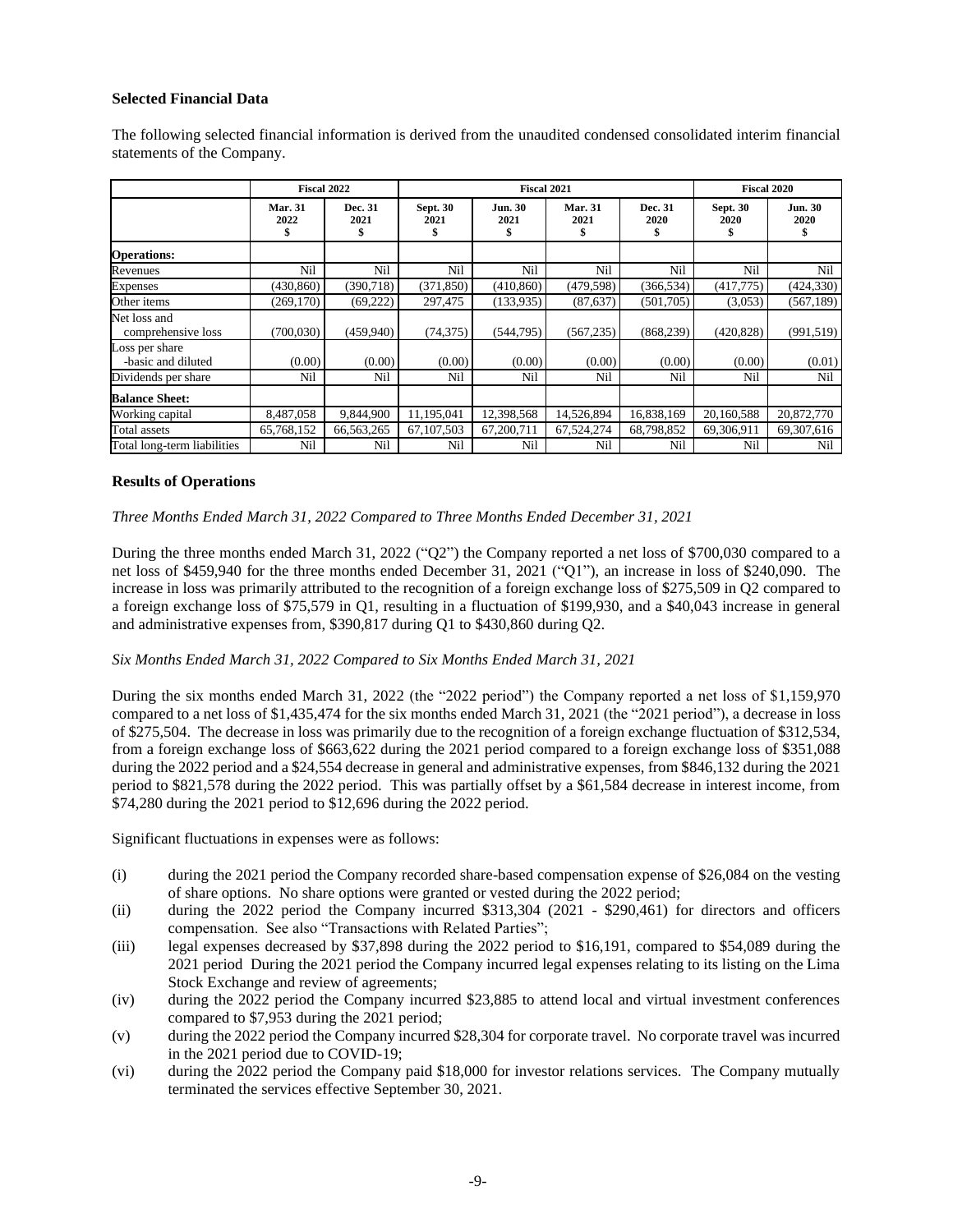The Company holds its cash in interest bearing accounts in major financial institutions. The Company has also set aside US \$6,000,000 in deposit with its financial institution. These funds were segregated for the purpose of incurring expenditures for exploration and development on the Company's mineral projects. These funds also bear interest. Interest income is generated from the deposits and fluctuates primarily with the levels of cash on deposit. During the 2022 period the Company recorded interest income of \$12,696 compared to \$74,280 during the 2021 period.

|             |                                          | As at March 31, 2022                                 |                   | As at September 30, 2021    |                                                      |                    |  |
|-------------|------------------------------------------|------------------------------------------------------|-------------------|-----------------------------|------------------------------------------------------|--------------------|--|
|             | <b>Acquisition</b><br><b>Costs</b><br>\$ | <b>Deferred</b><br><b>Exploration</b><br>Costs<br>\$ | <b>Total</b><br>Ф | <b>Acquisition</b><br>Costs | <b>Deferred</b><br><b>Exploration</b><br>Costs<br>\$ | <b>Total</b><br>\$ |  |
| Colquipucro | 402.014                                  | 9.389.503                                            | 9.791.517         | 402.014                     | 9.261.472                                            | 9,663,486          |  |
| Ayawilca    | 1,635,700                                | 41.399.195                                           | 43.034.895        | 1.571.273                   | 40.301.497                                           | 41,872,770         |  |
| Other       | 329,924                                  | 3,664,065                                            | 3,993,989         | 329,924                     | 3,400,813                                            | 3,730,737          |  |
|             | 2,367,638                                | 54,452,763                                           | 56,820,401        | 2.303.211                   | 52,963,782                                           | 55,266,993         |  |

The carrying costs of the Company's exploration and evaluation assets are as follows:

Exploration and evaluation activities incurred during the 2022 period and fiscal 2021 are as follows:

|                                       | Colquipucro | Avawilca<br>\$ | Other<br>\$              | <b>Total</b><br>\$ |
|---------------------------------------|-------------|----------------|--------------------------|--------------------|
| <b>Balance at September 30, 2020</b>  | 9,196,366   | 36,323,722     | 2,797,596                | 48,317,684         |
| <b>Exploration costs</b>              |             |                |                          |                    |
| Assays                                |             |                | 10,059                   | 10,059             |
| Camp costs                            | 2,322       | 752,409        | 13,114                   | 767,845            |
| Community relations                   | 438,844     | 939,287        | $\overline{a}$           | 1,378,131          |
| Depreciation                          |             | 11,352         |                          | 11,352             |
| Drilling                              |             | 1,700,246      |                          | 1,700,246          |
| Engineering                           | 23,343      | 268,049        |                          | 291,392            |
| Environmental                         | 2,611       | 498,540        |                          | 501,151            |
| Geological                            |             | 567,571        | 8,324                    | 575,895            |
| Health and safety                     |             | 355,220        |                          | 355,220            |
| Metallurgical                         |             | 153,802        |                          | 153,802            |
| Software and database management      |             | 27,306         |                          | 27,306             |
| Topography                            |             | 1,188          |                          | 1,188              |
| VAT incurred                          |             |                | 706,488                  | 706,488            |
| VAT recovered                         |             |                | (134, 768)               | (134, 768)         |
|                                       | 467,120     | 5,274,970      | 603,217                  | 6,345,307          |
| <b>Acquisition costs</b>              |             |                |                          |                    |
| Property acquisition payment          |             |                | 177,176                  | 177,176            |
| Concession payments and related taxes |             | 274,078        | 128,931                  | 403,009            |
| Staking costs                         |             |                | 23,817                   | 23,817             |
|                                       |             | 274,078        | 329,924                  | 604,002            |
| <b>Balance at September 30, 2021</b>  | 9,663,486   | 41,872,770     | 3,730,737                | 55,266,993         |
| <b>Exploration costs</b>              |             |                |                          |                    |
| Camp costs                            |             | 275,058        |                          | 275,058            |
| Community relations                   | 119,851     | 319,288        | 730                      | 439,869            |
| Depreciation                          |             | 5,395          | $\overline{a}$           | 5,395              |
| Drilling                              |             | 1,039          |                          | 1,039              |
| Engineering                           |             | 28,349         | $\overline{\phantom{a}}$ | 28,349             |
| Environmental                         | 729         | 142,795        |                          | 142,524            |
| Geological                            | 3,702       | 201,380        | 127,984                  | 333,066            |
| Health and safety                     | 3,749       | 85,504         |                          | 89,253             |
| Metallurgical                         |             | 20,464         |                          | 20,464             |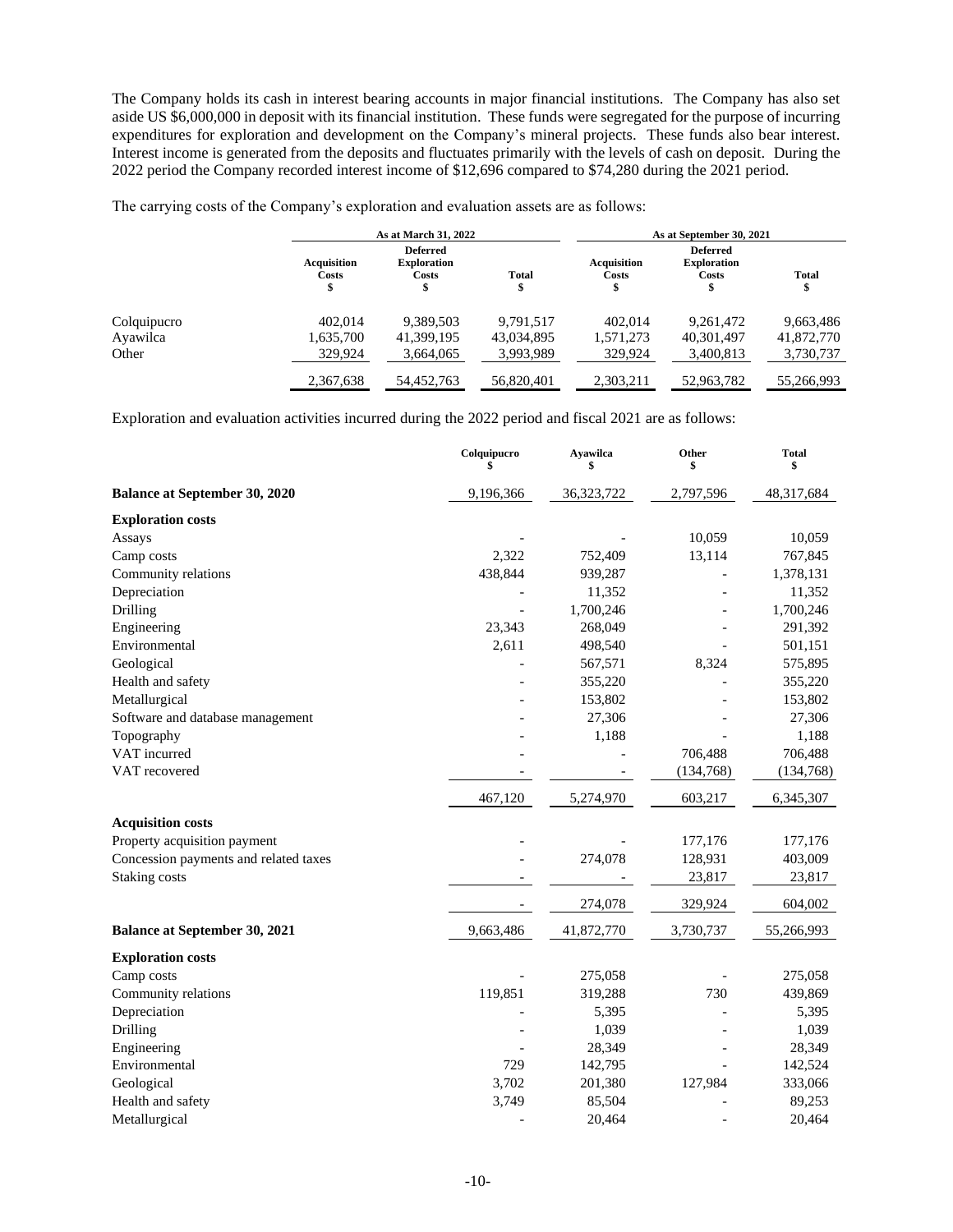|                                       | Colquipucro              | Avawilca   | Other<br>\$ | <b>Total</b> |
|---------------------------------------|--------------------------|------------|-------------|--------------|
| Software and database management      |                          | 18.426     |             | 18,426       |
| VAT incurred                          | $\overline{\phantom{0}}$ |            | 134,538     | 134,538      |
|                                       | 128.031                  | 1.097.698  | 263.252     | 1,488,981    |
| <b>Acquisition costs</b>              |                          |            |             |              |
| Concession payments and related taxes |                          | 64.427     |             | 64.427       |
| <b>Balance at March 31, 2022</b>      | 9,791,517                | 43,034,895 | 3,993,989   | 56,820,401   |

During the 2022 period the Company focused on continuing exploration drilling, metallurgical test work, construction of access roads and platforms, rehabilitation of drill sites and access tracks with local communities. The Company incurred a total of \$1,553,898 (2021 - \$4,221,739) for exploration expenditures and acquisition costs, comprising \$1,162,615 (2021 - \$3,561,895) on the Ayawilca Project, \$128,031 (2021 - \$153,486) on the Colquipucro Project, \$134,538 (Q1/2021 - \$491,697) for VAT tax in Peru and \$128,714 (Q1/2021 - \$14,661) on minor concessions in Central Peru. See also "Exploration Projects, Peru".

# *Financings*

During the 2022 and 2021 periods the Company did not conduct any equity financings.

# **Financial Condition / Capital Resources**

The Company's ability to continue as a going concern is dependent upon the ability of the Company to obtain the necessary financing to develop properties and to establish future profitable production. To date the Company has not earned significant revenues and is considered to be in the exploration stage. The Company's operations are funded from equity financings which are dependent upon many external factors and may be difficult to impossible to secure or raise when required. As at March 31, 2022 the Company had working capital in the amount of \$8,487,058, including \$7,497,600 (US \$6,000,000) set aside by the Company for exploration and development of the Company's mineral projects. On May 24, 2022 the Company announced that it entered into the Agreement to conduct the Private Placement to raise \$10,943,906. See also "Company Review". Management considers that the Company has sufficient funds to continue advancing the Ayawilca Project, continue exploration and drill permitting on the Silvia Project and maintain ongoing corporate overhead and field expenses over the next twelve months. See also "Exploration Projects, Peru". Exploration activities may change as a result of ongoing results and recommendations or the Company may acquire additional properties which may entail significant exploration commitments. While the Company has been successful in securing financings in the past, there is material uncertainty it will be able to do so in the future.

### **Off-Balance Sheet Arrangements**

The Company has no off-balance sheet arrangements.

### **Proposed Transactions**

The Company has no proposed transactions.

### **Critical Accounting Estimates**

The preparation of financial statements in conformity with IFRS requires management to make estimates and assumptions that affect the reported amounts of assets and liabilities and disclosure of contingent assets and liabilities at the date of the financial statements, and the reported amounts of revenues and expenditures during the reporting period. Examples of significant estimates made by management include estimating the fair values of financial instruments, valuation allowances for deferred income tax assets and assumptions used for share-based compensation. Actual results may differ from those estimates.

A detailed summary of all the Company's significant critical accounting estimates is included in Note 3 to the September 30, 2021 annual consolidated financial statements.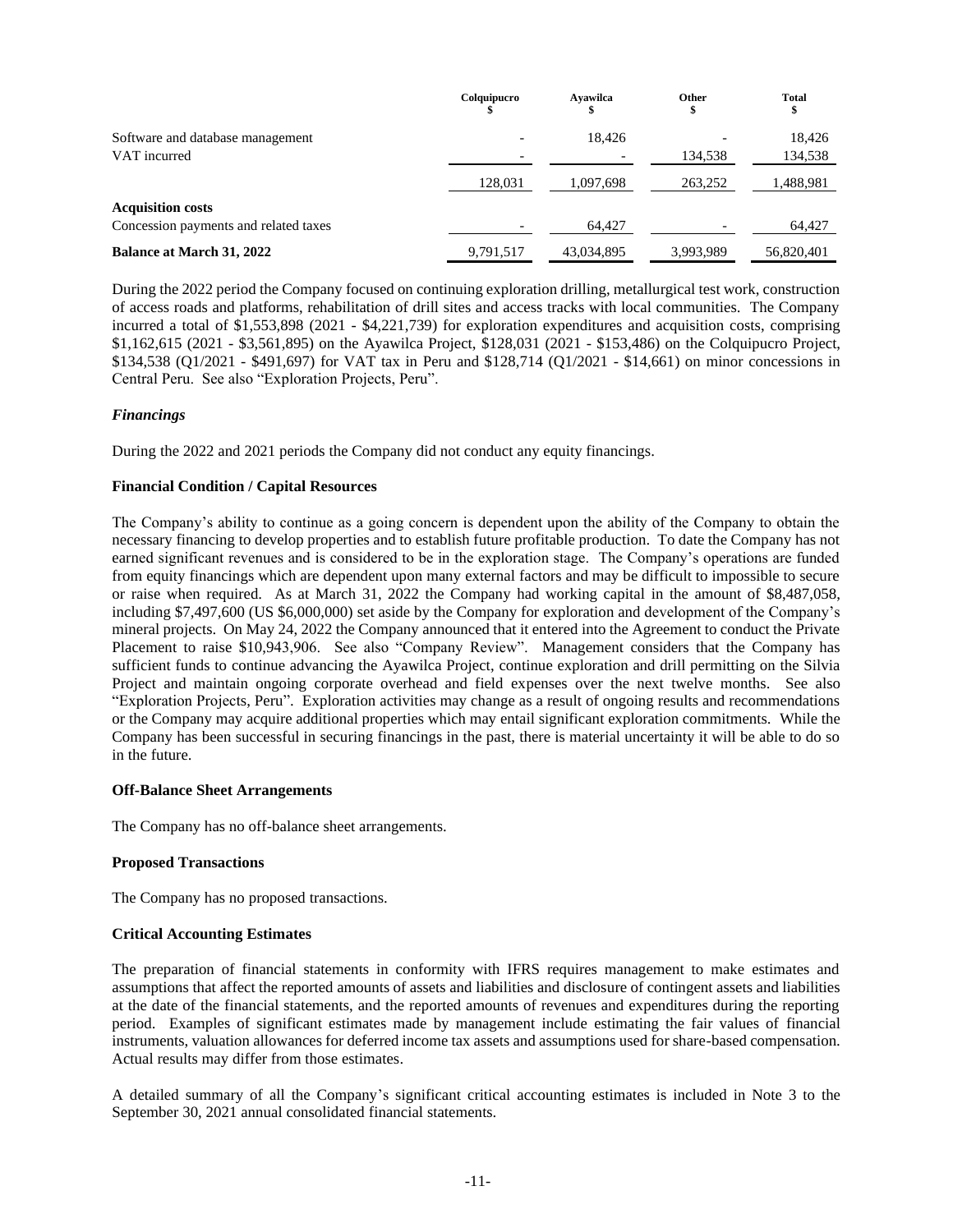# **Changes in Accounting Policies**

A detailed summary of all the Company's significant accounting policies is included in Note 3 to the September 30, 2021 annual consolidated financial statements.

# **Transactions with Related Parties**

A number of key management personnel, or their related parties, hold positions in other entities that result in them having control or significant influence over the financial or operating policies of those entities. Certain of these entities transacted with the Company during the reporting period.

(a) *Transactions with Key Management Personnel*

During the 2022 and 2021 periods the following amounts were incurred with respect to the Company's CEO (Dr. Carman), the Company's CFO (Mr. Nick DeMare) and the Company's VPE (Mr. Alvaro Fernandez-Baca) as follows:

|                                      | 2022<br>S | 2021<br>\$ |
|--------------------------------------|-----------|------------|
| Management fees - Dr. Carman         | 154,998   | 154.998    |
| Management fees - Mr. Fernandez-Baca | 77.656    | 109,316    |
| Professional fees - Mr. DeMare       | 36,500    | 18,000     |
|                                      | 269,154   | 282.314    |

During the 2022 period the Company expensed \$238,304 (2021 - \$216,721) to directors and officers compensation and capitalized \$30,850 (2021 - \$65,593) of compensation paid to the VPE to exploration and evaluation assets.

As at March 31, 2022 \$10,000 (September 30, 2021 - \$3,000) remained unpaid

Pursuant to various agreements with its CEO (Dr. Carmen) and its VPE (Mr. Fernandez-Baca), the Company is currently committed to pay up to approximately \$860,000 in the event of termination without cause or a change of control of the Company.

# (b) *Transactions with Other Related Parties*

(i) During the 2022 and 2021 periods the following amounts were incurred for professional services provided by non-management directors of the Company (Mary Little, Ben McKeown, and Raul Benavides) and the Corporate Secretary (Mariana Bermudez):

|                                   | 2022<br>\$ | 2021<br>\$ |
|-----------------------------------|------------|------------|
| Professional fees - Ms. Little    | 15,000     | 15,000     |
| Professional fees - Mr. McKeown   | 24,000     | 24,000     |
| Professional fees - Mr. Benavides | 15,000     | 15,000     |
| Professional fees - Ms. Bermudez  | 21,000     | 19,740     |
|                                   | 75,000     | 73.740     |

As at March 31, 2022 \$11,000 (September 30, 2021 - \$3,500) remained unpaid.

(ii) During the 2022 period the Company incurred a total of \$36,500 (2021 - \$34,500) with Chase, a private corporation owned by Mr. DeMare, for accounting and administrative services provided by Chase personnel, excluding Mr. DeMare, and \$2,010 (2021- \$2,010) for rent. As at March 31, 2022 \$5,670 (September 30, 2021 - \$4,170) remained unpaid.